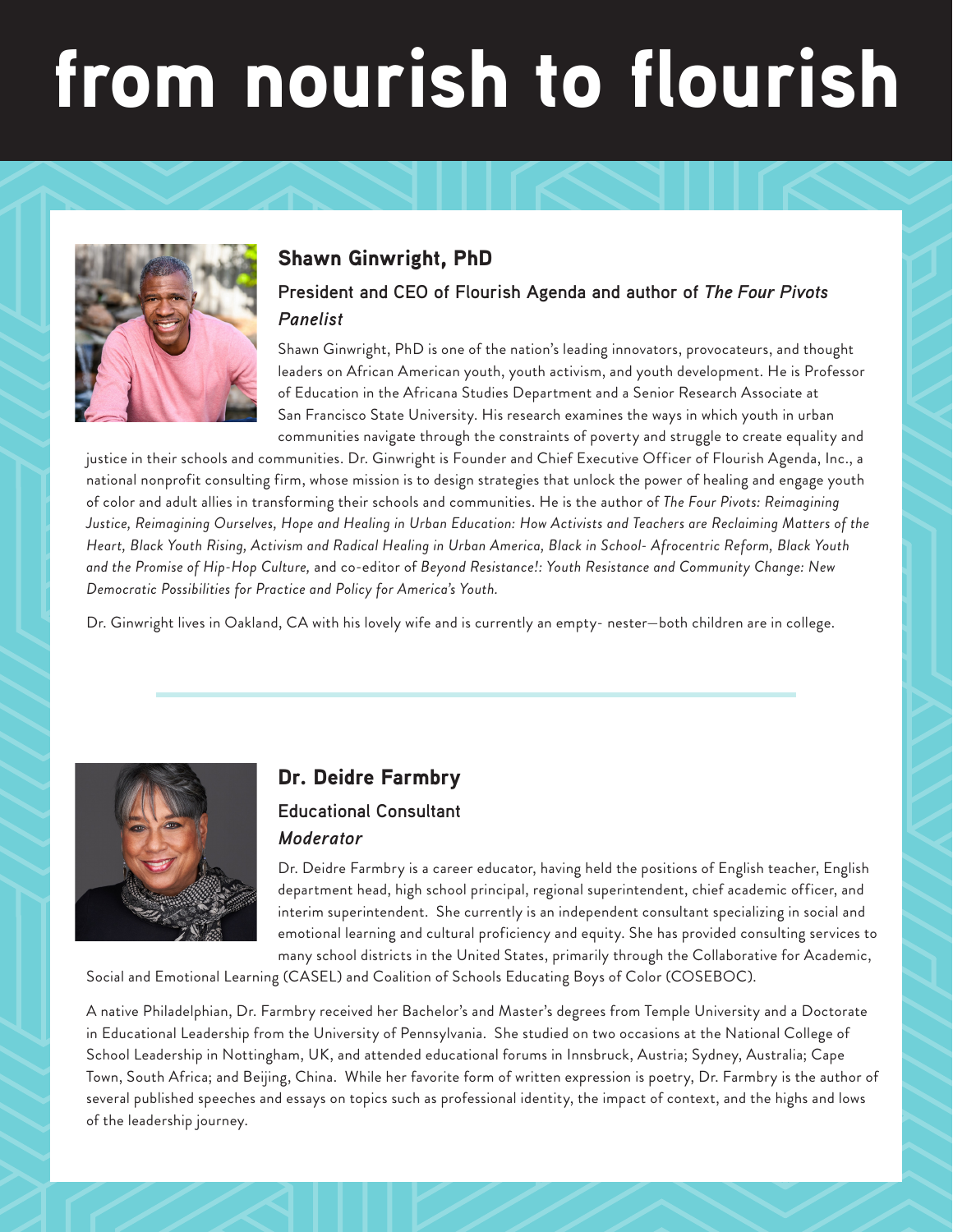

#### Ronald Walker

## **Founder & Executive Director Coalition of Schools Educating Boys of Color (COSEBOC)** *Panelist*

Ron Walker has over 50 years of experience serving as a teacher, principal, staff developer, and consultant in various educational communities. Currently, Ron serves as the Executive Director and is a founding member of the Coalition of Schools Educating Boys of Color. The mission of COSEBOC, founded in 2007, is to connect, inspire, support and strengthen school

leaders dedicated to the affirmative, social, emotional, cultural and academic development of boys and young men of color. COSEBOC is recognized as a critical organization in the effort to eliminate the academic achievement gap. Ron has grown the visibility of COSEBOC and has made many presentations on the national and state level. He is also the recipient of numerous awards and citations for his work in education.

In 2018, Ron authored Solomon's Plan, A Gift of Education from a Father to His Son. He attributes any success gained to his unrelenting belief in God, the lessons taught by his parents, Solomon and Delores Walker, and the faith that his wife Toni, children, and grandchildren place in him.



#### Ariel Jimenez

## **La Cultura Cura Network/Program Coordinator National Compadres Network** *Panelist*

Ariel Jimenez is a Fellowship Circle Keeper within NCN's La Cultura Cura Fellowship Path 2 Services Program. He graduated in 2013 from San Jose State University, where he studied Psychology and Sociology\. He assisted with facilitating Joven Noble Círculos in San Jose for the past three years and is honored to work with powerful youth in our communities. Mr. Jimenez was born in Ocotlan, Jalisco, Mexico and raised in East San Jose.



#### Louis Morren

**High School Student** *Panelist*

Louis Morren is a Junior at Excelsior Preparatory High School in Queens, NY.